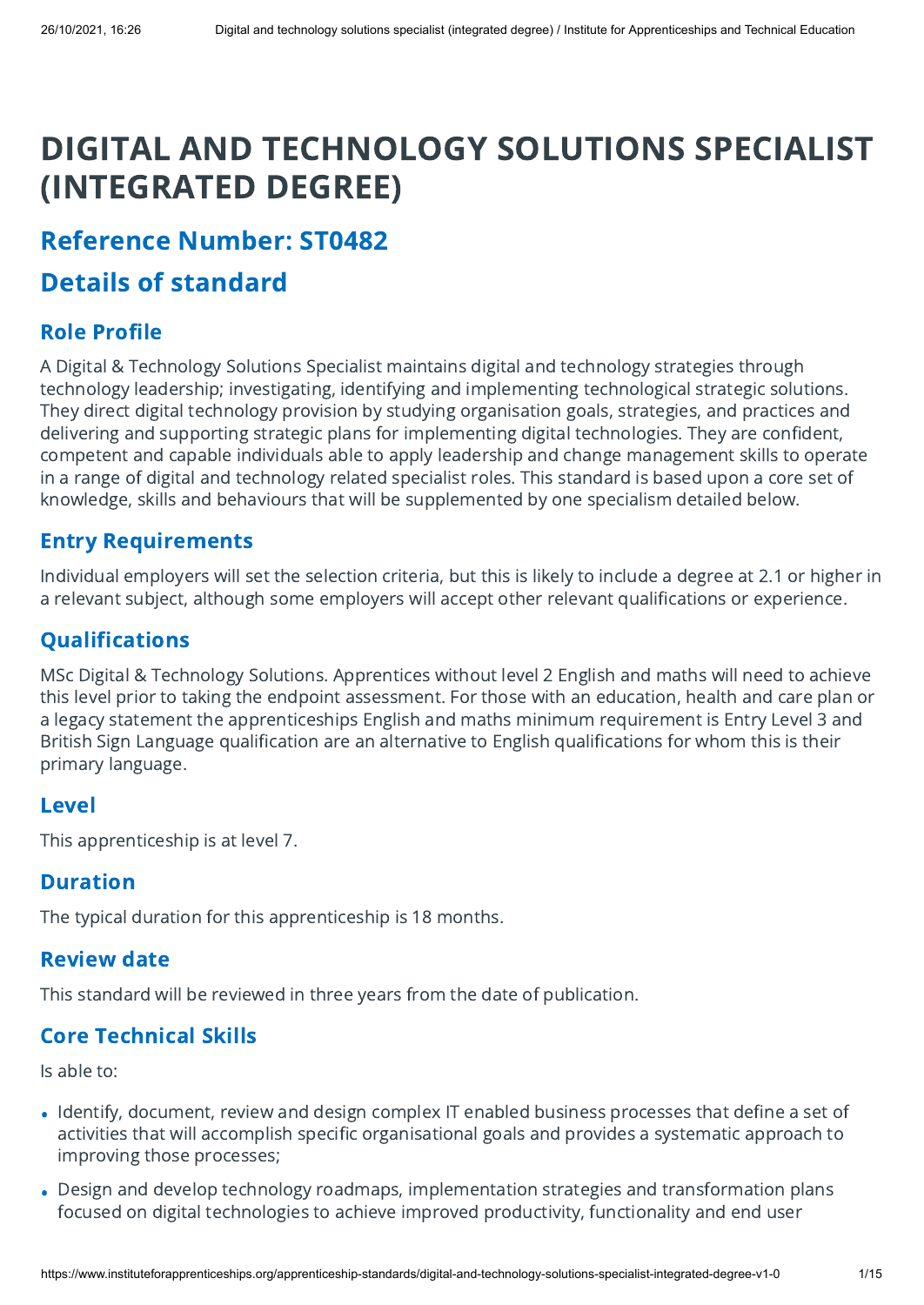experience in an area of technology specialism;

- Deliver workplace transformations through planning and implementing technology based business change programmes including setting objectives, priorities and responsibilities with others in an area of technology specialism;
- Negotiate and agree digital and technology specialism delivery budgets with those with decisionmaking responsibility;
- Develop and deliver management level presentations which resonate with senior stakeholders, both business and technical;
- Professionally present digital and technology solution specialism plans and solutions in a wellstructured business report;
- Demonstrate self-direction and originality in solving problems, and act autonomously in planning and implementing digital and technology solutions specialist tasks at a professional level;
- Be competent at negotiating and closing techniques in a range of interactions and engagements, both with senior internal and external stakeholders;
- Evaluate the significance of human factors to leadership in the effective implementation and management of technology enabled business processes;
- Develop own leadership style and professional values that contributes to building high performing teams;
- Apply broader technical knowledge combined with an understanding of the business context, and how it is changing, to deliver to the company's business strategy;
- Demonstrate effective technology leadership and change management skills for managing technology driven change and continuous improvement;
- Create and implement innovative technological strategies to support the development of new products, processes and services that align with the company's business strategy, and develop and communicate compelling business proposals to support these.

### Core Technical Knowledge

Knows and understands: •

- The strategic importance of technology enabled business processes, and how they are designed and managed to determine a firm's ability to compete effectively;
- The principles of business transformation and how organisations integrate different management functions in the context of technological change;
- Tunctions in the context of technological change;<br>• The role of leadership in contemporary technology based organisations;
- Own employer's business objectives and strategy, its position in the market and how own employer adds value to its clients through the services and/or products they provide;
- How to justify the value of technology investments and apply benefits management and realisation; •
- How to justify the value of technology investments and apply benefits management and realisation;<br>How to monitor technology related market trends and research and collect competitive intelligence;
- The personal leadership qualities that are required to establish and maintain an organisations technical reputation.
- The role of leaders as change agents and identify contributors to successful implementation; •
- Technology road-mapping concepts and methods and how to apply them; •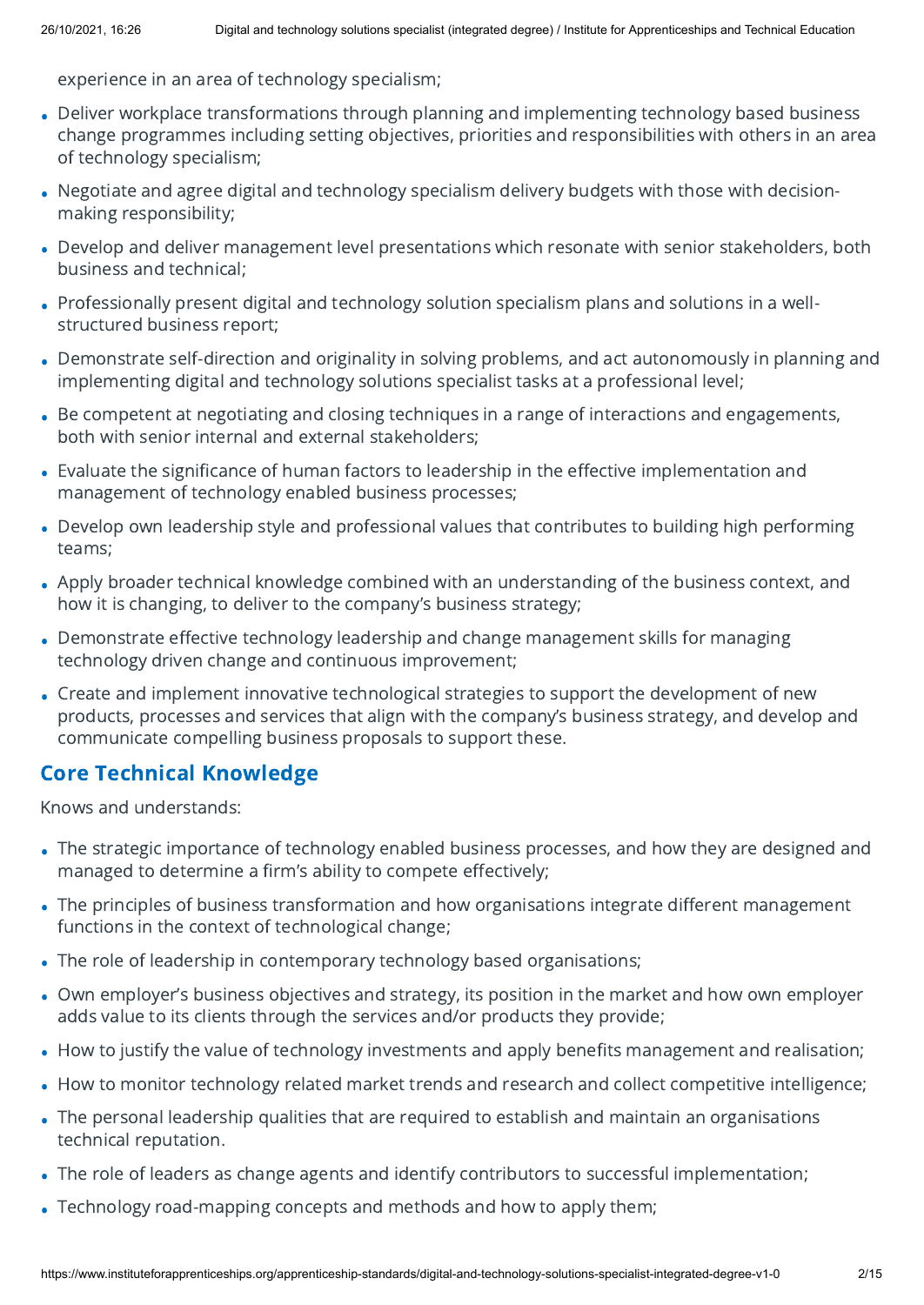- The role of learning and talent management in successful business operations. •
- Inspire and motivate others to deliver excellent technical solutions and outcomes •
- Finspire and motivate others to deliver excellent technical solutions and outcome:<br>• Establish high levels of performance in digital and technology solutions activities
- Be results and outcomes driven to achieve high key performance outcomes for digital and technology solutions objectives
- Promote a high level of cooperation between own work group and other groups to establish a technology change led culture
- Develop and support others in developing an appropriate balance of leadership and technical skills •
- Create strong positive relationships with team members to produce high performing technical teams •

#### Core Behaviours

- Inspire and motivate others to deliver excellent technical solutions and outcomes •
- Finspire and motivate others to deliver excellent technical solutions and outcome:<br>• Establish high levels of performance in digital and technology solutions activities
- Be results and outcomes driven to achieve high key performance outcomes for digital and technology solutions objectives
- Promote a high level of cooperation between own work group and other groups to establish a technology change led culture
- Develop and support others in developing an appropriate balance of leadership and technical skills •
- Create strong positive relationships with team members to produce high performing technical teams •

## Specialism Occupations

A Digital and Technological Solutions Professional will choose one of the following technical specialisms:

- Software engineering specialist
- Data analytics specialist
- Digital business and enterprise systems architecture specialist •
- System test and assurance specialist •
- IT strategy specialist
- IT business analysis specialist
- Network engineering specialist
- IT operations management specialist
- IT project management specialist
- Cyber security technology specialist •
- IT / digital futures management specialist

## Software Engineering Specialist

A software engineering specialist architects, develops and delivers complex software solutions from agreed specifications using contemporary standards and tools, to achieve a well-engineered result. They lead the design and development of bespoke secure and scalable software solutions and services for distributed web, mobile and fixed PC and mainframe platforms throughout the development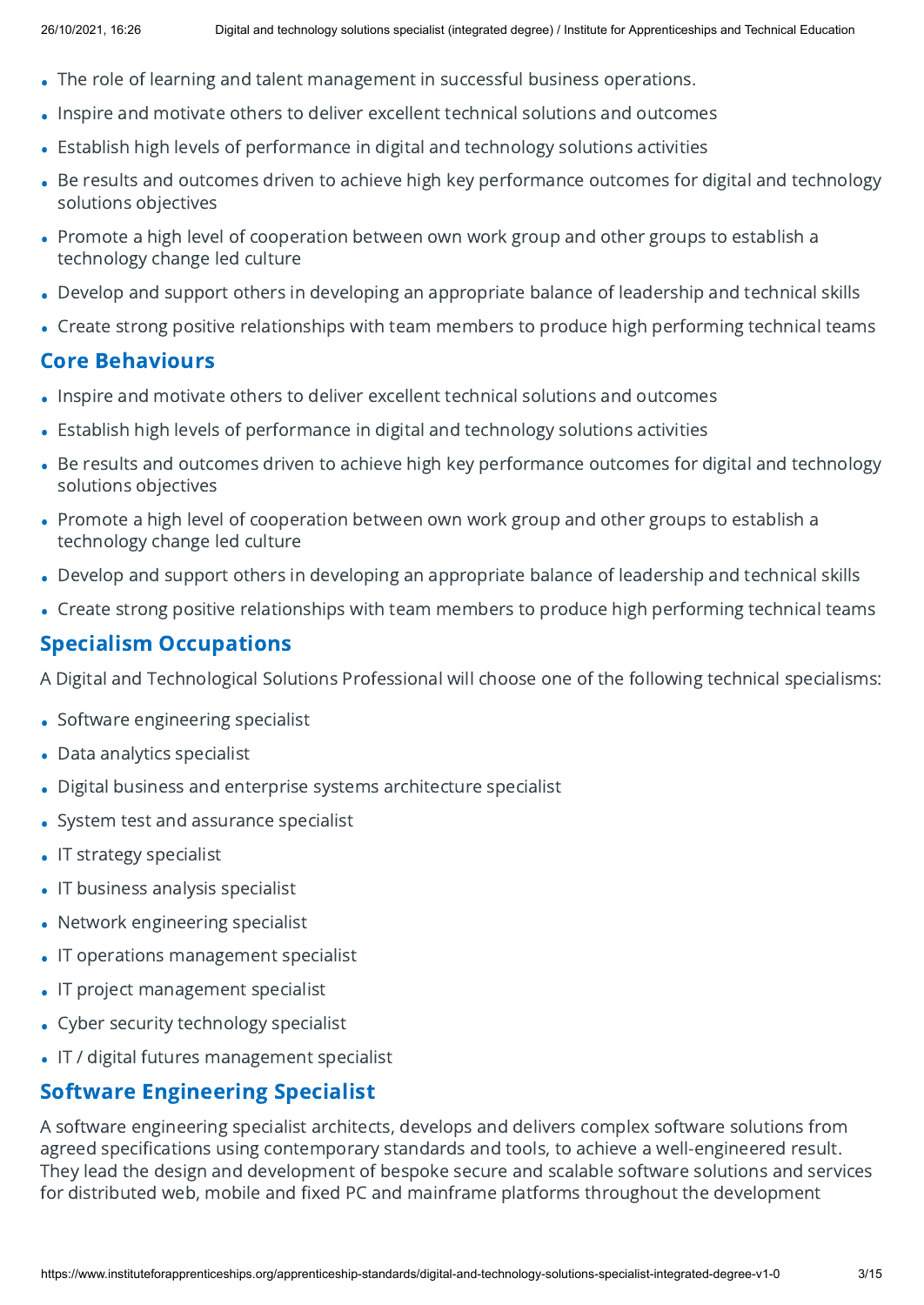lifecycle. They work across different platforms and develop software using programming languages appropriate to the applications being developed.

Job roles: Software experience lead, software engineering specialist, solution developer, analyst programmer, senior software developer.

# Skills for Software Engineering Specialist - be able to: •

- Architect, build and support leading edge concurrent software platforms that are performant to industry standards and deliver responsive solutions with good test coverage;
- Drive the technology decision-making and development process for projects of varying scales, considering current technologies including DevOps and Cloud Computing, and evaluate different technology design and implementation options making reasoned proposals and recommendations;
- Develop and deliver, distributed or semi-complex software solutions that are scalable and which deliver innovative user experiences and journeys that encompass cross-functional teams, platforms and technologies;
- Update current software products, improving the efficiency and functionality, and build new features to product specifications;
- Accomplish planned software development tasks that deliver the expected features, within specified time constraints, security and quality requirements;
- Be accountable for the quality of deliverables from one or more software development teams (source code quality, automated testing, design quality, documentation etc.) and following company standard processes (code reviews, unit testing, source code management etc.).

#### Technical knowledge for Software Engineering Specialist - knows and understands:

- **under Stands:**<br>• The rationale for software platform and solution development, including the organisational context;
- The various inputs, statements of requirements, security considerations and constraints that guide solution architecture and the development of logical and physical systems' designs;
- The methodologies designed to help create approaches for organizing the software engineering process, the activities that need to be undertaken at different stages in the life-cycle and techniques for managing risks in delivering software solutions;
- The approaches used to modularise the internal structure of an application and describe the structure and behaviour of applications used in a business, with a focus on how they interact with each other and with business users;
- How to design, develop and deploy software solutions that are secure and effective in delivering the requirements of stakeholders and the factors that affect the design of a successful code;
- The range of metrics which might be used to evaluate <sup>a</sup> delivered software product. •

## Data Analytics Specialist

A data analytics specialist investigates business data requirements, and applies data selection, data curation, data quality assurance and data investigation and engineering techniques. This will help the business to most effectively organise their data and they will provide advice and guidance to database designers and others in using the data structures and associated data components efficiently. They will undertake data processing to produce data sets for study and will perform investigations using techniques including machine learning to reveal new business opportunities. They also present data and investigation results along with compelling business opportunities reports to senior stakeholders.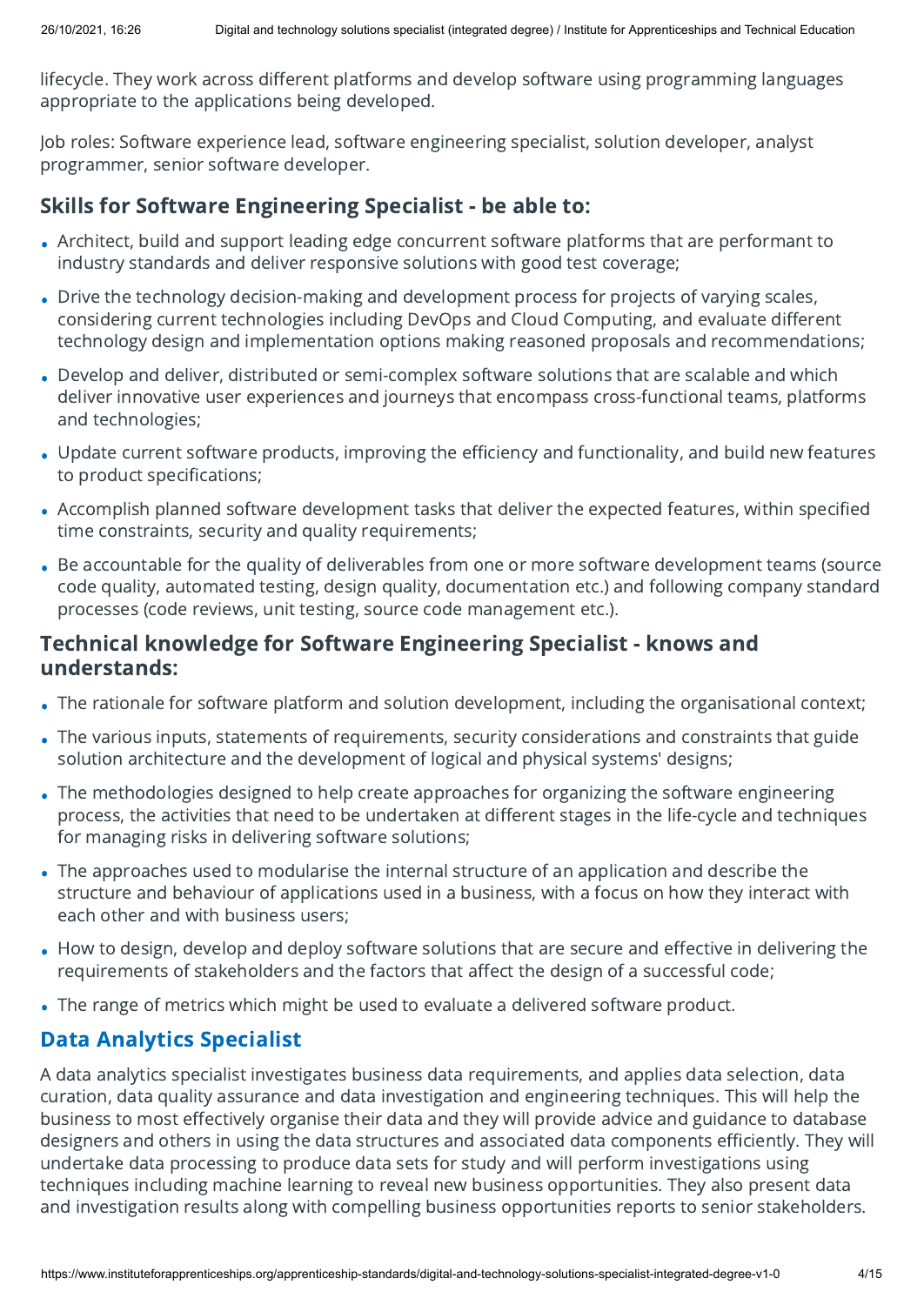Job roles: Big data analyst, data and insight analyst, data science specialist, data management specialist, analytics lead.

## Skills for Data Analytics Specialist

Be able to: •

- Identify and select the business data that needs to be collected and transitioned from a range of data systems; acquire, manage and process complex data sets, including large-scale and real-time data;
- Undertake analytical investigations of data to understand the nature, utility and quality of data, and developing data quality rule sets and guidelines for database designers;
- Formulate analysis questions and hypotheses which are answerable given the data available and come to statistically sound conclusions;
- Conduct high-quality complex investigations, employing a range of analytical software, statistical modelling & machine learning techniques to make data driven decisions solve live commercial problems;
- Document and describe the data architecture and structures using appropriate data modelling tools, and select appropriate methods to present data and results that support human understanding of complex data sets;
- Scope and deliver data analysis projects, in response to business priorities, create compelling business opportunities reports on outcomes suitable for a variety of stakeholders including senior clients and management.

## Technical knowledge for Data Analytics Specialist

Knows and understands: •

- How key algorithms and models are applied in developing analytical solutions and how analytical solutions can deliver benefits to organisations;
- The information governance requirements that exist in the UK, and the relevant organisational and legislative data protection and data security standards that exist. The legal, social and ethical concerns involved in data management and analysis;
- The principles of data driven analysis and how to apply these. Including the approach, the selected data, the fitted models and evaluations used to solve data problems;
- The properties of different data storage solutions, and the transmission, processing and analytics of data from an enterprise system perspective. Including the platform choices available for designing and implementing solutions for data storage, processing and analytics in different data scenarios;
- and implementing solutions for data storage, processing and analytics in different data<br>• How relevant data hierarchies or taxonomies are identified and properly documented;
- The concepts, tools and techniques for data visualisation, including how this provides a qualitative understanding of the information on which decisions can be based.

## Digital Business and Enterprise Systems Architecture Specialist

A digital business and enterprise systems architecture specialist designs, documents and maintains technical architectures that describes the best approach to provision the business technical infrastructure. This typically involves the interpretation of business goals and drivers into an operating model and the description of inter-relationships between the people, organisation, processes, data, and technology with the external environment. They implement an information technology systems architecture to support or accomplish the strategy of the enterprise.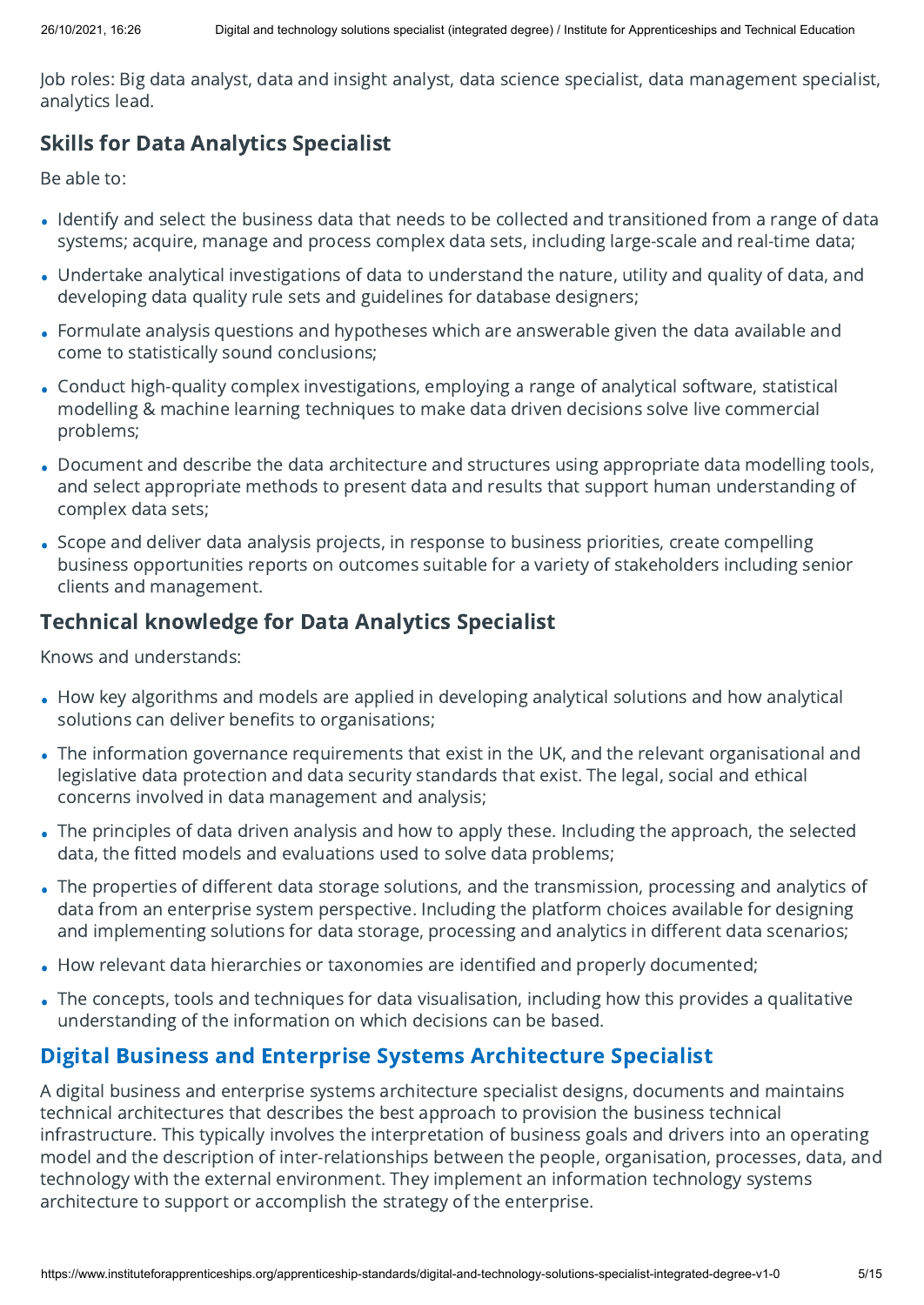Job roles: Business and enterprise architecture specialist, enterprise architect, business architect, systems architect.

## Skills for Digital Business and Enterprise Systems Architecture Specialist - be able to:

- Design and maintain digital systems architectures for online, cloud or mobile platforms. Evaluate alternative architectural solutions, ensuring the architecture is optimal for the business context in terms of deployment, operation and continuous enhancements;
- Produce logical and physical architectural designs, mapping architectural principles and constraints onto the architectural solution. Evaluate and recommend products and services from software and solution providers in support of the architecture designs;
- Recommend optimal delivery roadmaps and develop system implementation plans for enabling the proposed architecture, maintaining operational stability whilst delivering enterprise architecture-led change initiatives to improve business performance;
- Implement architectural design governance frameworks that include risk mitigation strategies associated with the architecture. Define, develop and maintain operating models, technical design principles and enterprise architecture artefact guidelines;
- Document architectures and roadmaps that enable the logical and physical system to be defined, to the detail appropriate to the audience and communicate the solutions and their importance and value to stakeholders;
- Work with implementation teams to support the delivery of new or improved architectures, managing stakeholder expectations to reconcile conflicting business requirements.

## Technical knowledge for Digital Business and Enterprise Systems Architecture Specialist

Knows and understands: •

- The hardware and software platforms relevant to the business context, and the applications hosted by these;
- The relevant standards, tools, approaches and processes for developing and communicating enterprise architectures, optimising architectural solutions and mitigating risks;
- How to create architecture descriptions and designs, using industry standard tools and techniques to build a coherent representation of an enterprise architecture consisting deployed business services, applications and technology;
- The need for different models, views and representations of enterprise architectures to describe the structure and behaviour of applications, how they interact with each other, the data consumed and produced, and the interactions with business users;
- The relationship between business strategy, business goals, and an enterprise architecture, including the importance of usability, reliability, performance, maintainability, and security in architectural development;
- How to assess enterprise architectures for relevance and review their suitability in supporting the enterprise.

## System Test and Assurance Specialist

A system test and assurance specialist ensures the high quality of software products, and digital system solutions through establishing appropriate test environments and planning, designing and conducting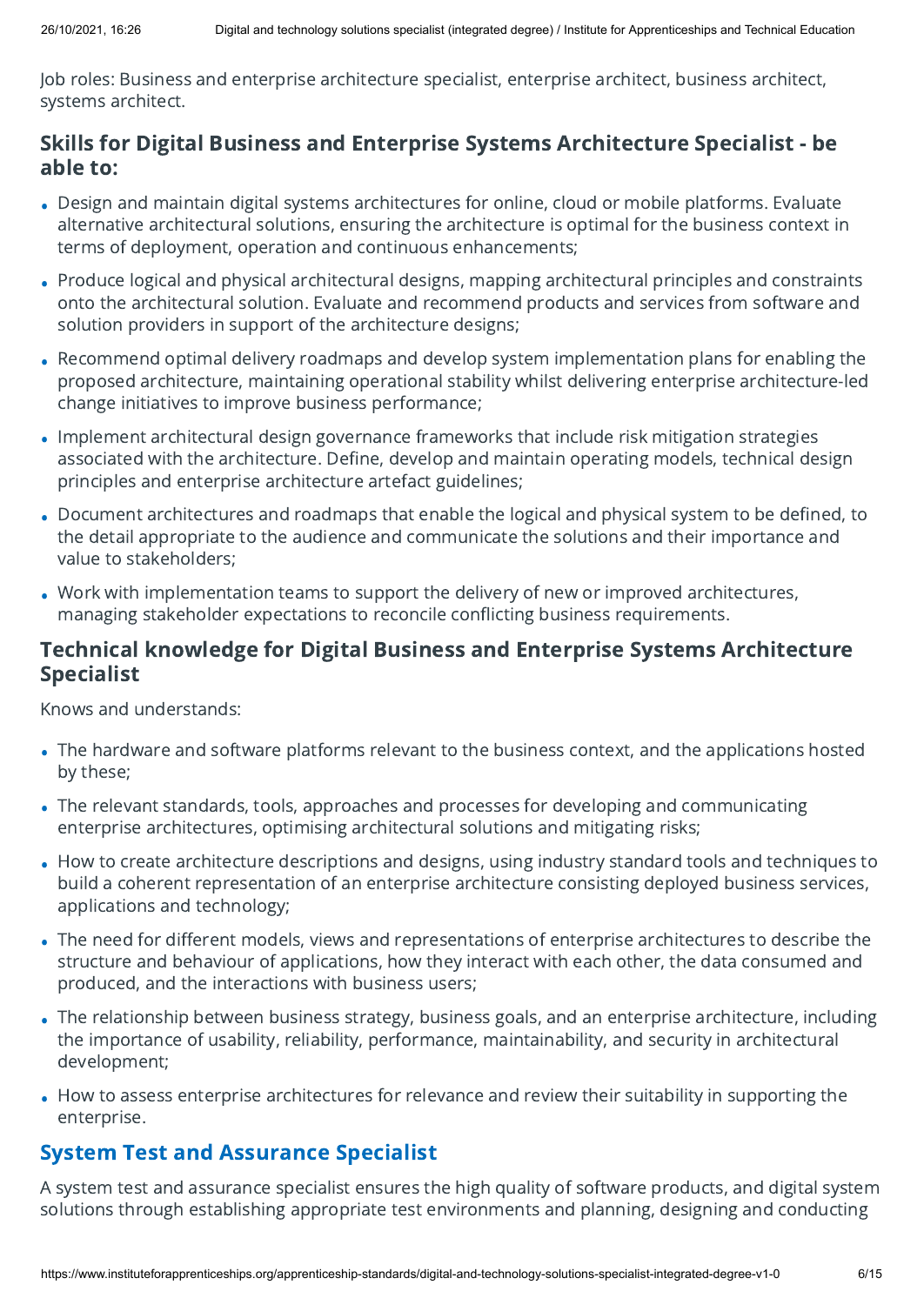structured system functionality tests and performance tests against the specified requirements for the system under test. They define test cases, creating appropriate and representative test data for each test case. They execute a range of tests using a range of manual and automated test methods and, analyse the test results and confirm when a digital system solution meets its specified functionality and performance targets.

Job roles: Software assurance engineer, software test specialist, system test analyst.

## Skills for System Test and Assurance Specialist

Be able to: •

- Test Environment: Specify and configure digital system solution test environments to represent the usage context, against which tests can be execute in line with the organisational test strategy;
- Test Planning: Create test plans that specify the digital system solution testing objectives, test deliverables, test schedule, test activity estimates and the required test resources (testers, test software and test hardware) required for digital system solution testing;
- Test Cases: Write clear, intuitive test cases that are used to verify that each element of the digital system solution under test performs as specified. Use industry standard test management tools to define test cases and specify test data;
- Test Execution: Apply appropriate test techniques to execute tests for reach test case using both manual test methods and automated testing tools as appropriate in a commercial environment;
- Test Results: Document, manage and maintain test results and resolutions. Produce defect reports to identify, characterise and prioritise identified defects and aid their resolution. Compile written reports on test activities, outcomes, opportunities and risks, and explain recommendations to stakeholders;
- Test Reviews: Define review and refine test methodologies in line with best practice test strategies and practices. Develop strategies for increased exploitation of reusable automated testing approaches.

### Technical knowledge for System Test and Assurance Specialist

Knows and understands: •

- The fundamental software testing and assurance concepts and methods; including goals, challenges and limitations of software testing;
- and limitations or software testing;<br>• How to create, configure and maintain multi-server test environments;
- How to design test cases effectively with various testing strategies including the need for representative test data;
- How to select and justify appropriate testing techniques for a software testing situation, taking account of their strengths and weaknesses and the software's domain, requirements and development maturity;
- How to implement standard testing and assurance methodologies and procedures for a range of digital solution platforms including front-and back-office enterprise, mobile apps and web based applications. This includes the tools and techniques that can be used for automated testing, how to apply these and their limitations;
- The need to deliver clear test results, defect reports and associated test documentation. •

### IT Strategy Specialist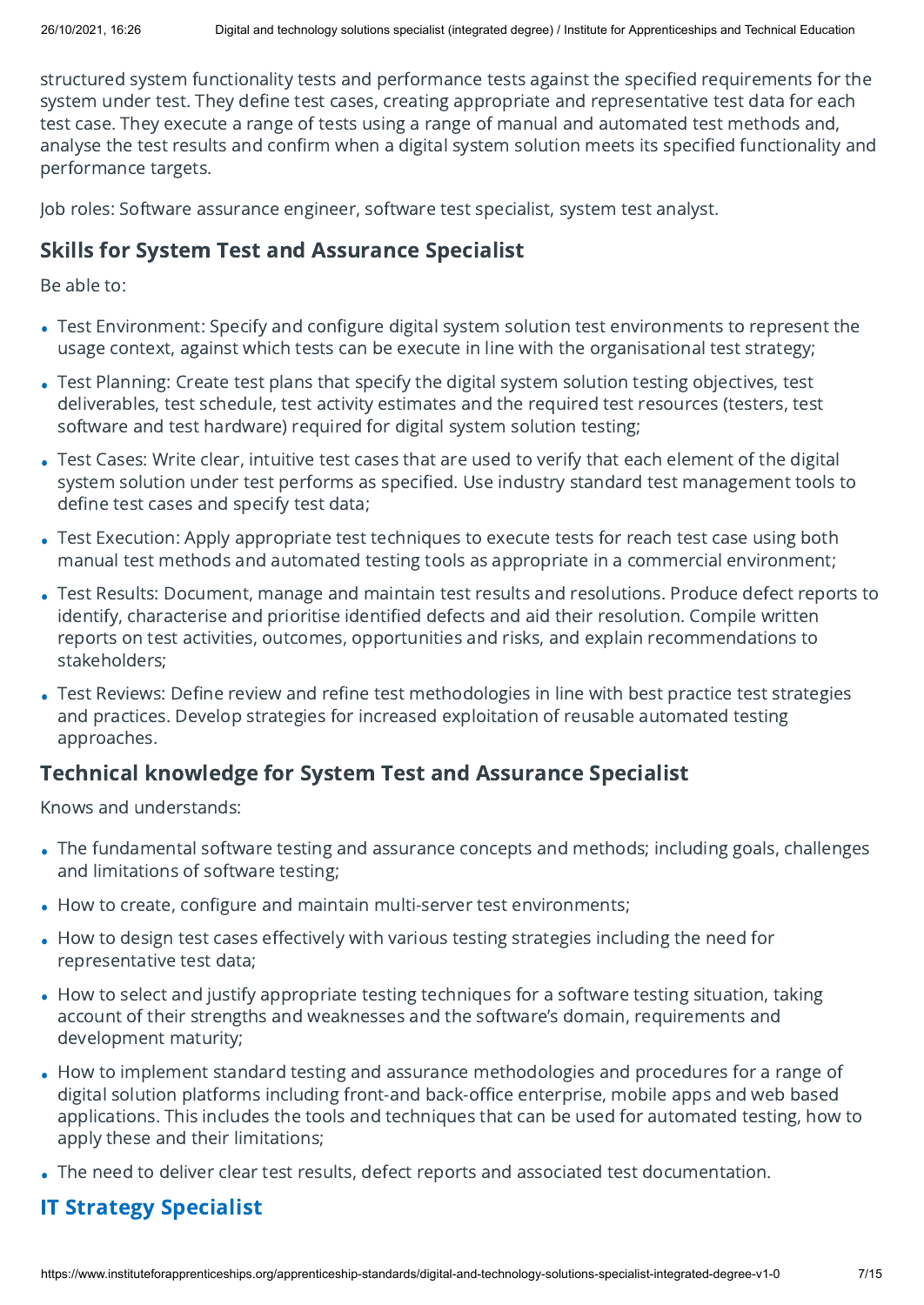An IT strategy specialist drives the development and implementation of IT strategy by providing consultative advice and guidance to IT managers and stakeholders to help transform their operating model through the delivery of technology based change initiatives. They define, deliver, and support strategic plans for implementing information technologies. They build the case for change and drive support from senior management. They identify opportunities for, and manage the delivery of, system rationalisation and system integration programmes. They recommend revisions to information technology strategies, policies, and procedures by evaluating organisation outcomes; identifying problems; evaluating trends; anticipating requirements. They verify application results by conducting system audits of technology enhancements implemented.

Job roles: IT consultancy specialist, Software consultant, business change specialist, business process management specialist.

# Skills for IT Strategy Specialist - be able to: •

- Assess an organisation's technology operations and their continued capability to deliver the organisations technology based products and services, through defining, delivering, and supporting strategic plans for implementing digital technologies and revising as required;
- Perform strategic analysis of organisational information systems, their structure and current effectiveness, in order to make systems rationalisation, systems integration and other improvement proposals:
- Engage with business units to produce technical solution proposals for different technology domains such as infrastructure, cloud, application and storage platforms aligned with business demand;
- Develop and implement technology lifecycle roadmaps, assessing different technical options and developing technology strategies aligned with business priorities and agreeing the case for change from senior management;
- Plan and manage technology change delivery and migration programmes, ensuring successful implementation of the chosen technology, smooth delivery of related consultancy services to clients and verifying application results using audits;
- Analyse and assess complex digital business problems through collecting and reviewing business data and formulating technology based design solutions.

# Technical knowledge for IT Strategy Specialist - knows and understands: •

- The role and nature of IT consultancy as a mechanism for creating business improvements and which typical responsibilities and activities are included;
- The contribution of contemporary IT architectures (including cloud deployment) as well as software platforms and applications appropriate to the context of IT consultancy;
- The importance of clearly identifying the client issue, applying a structured approach and selecting appropriate analytical tools and techniques;
- The diversity of IT consultancy interventions and approaches and the importance of scoping interventions effectively and agreeing clear contracts with clients;
- How to apply a range of simple, recognised data gathering, problem solving and analytical tools and techniques to achieve agreed outcomes, presenting and communicating the results of research in reports and presentations to senior stakeholders;
- The importance of client relationship, methods of establishing engagement with the client and the importance of communication, consultation and negotiation in managing clients.

## IT Business Analysis Specialist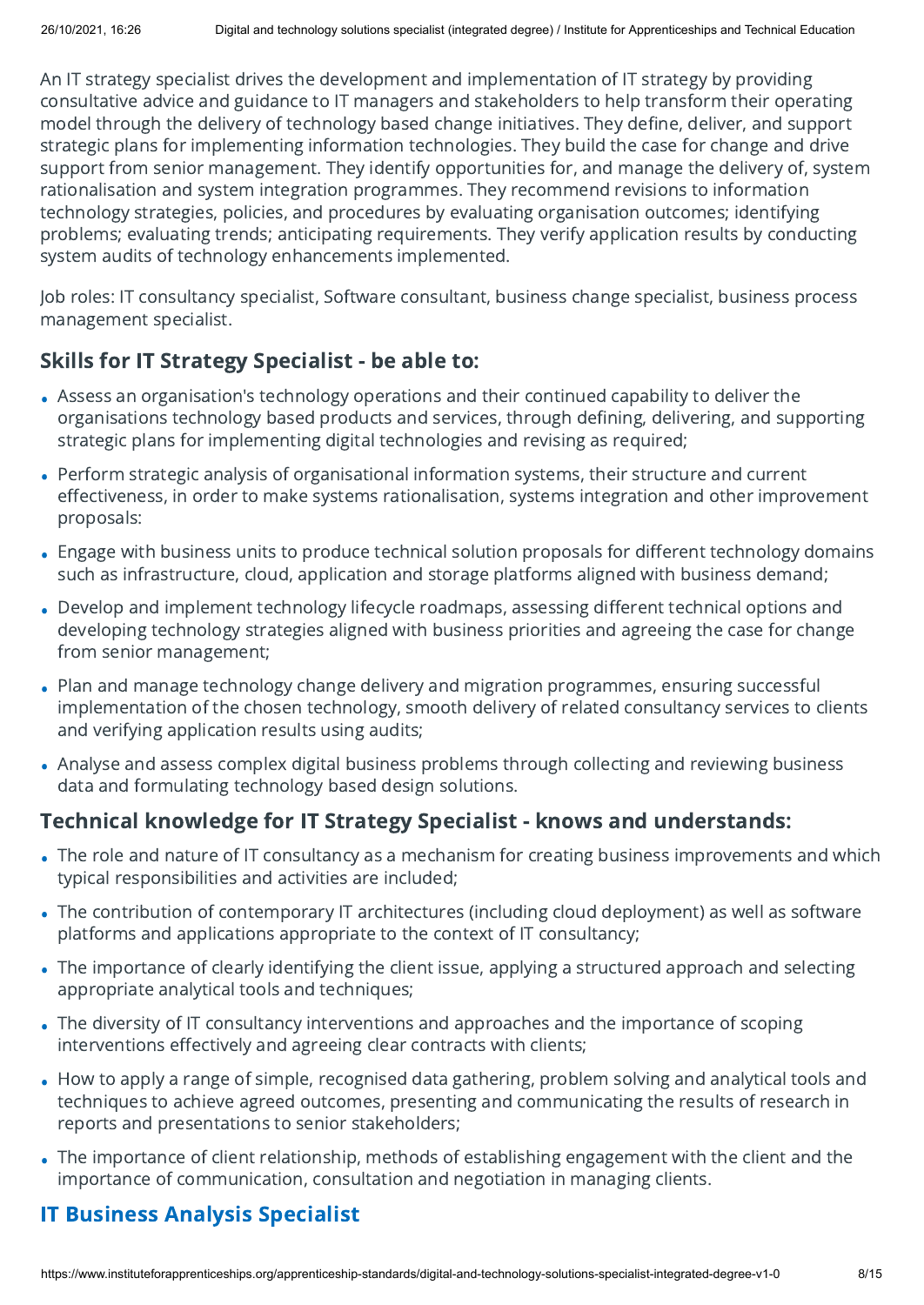An IT business analyst is focused on identifying, prioritising and documenting business requirements that specify the functional, non-functional and performance outcomes of software development projects. They are responsible for delivering a consistent, clear and detailed set of business requirements to support technology change programmes, analysing key processes and producing clear, accurate, agreed documentation. They develop plans and proposals for the steps to be taken (including technology selection/ development) to realise the business requirements and at the same time develop, support and improve existing standards for business analysis processes and deliverables. They investigate operational requirements of new or changed processes, through uncovering, discussing and challenging client requirements, and then document those requirements in the form of a comprehensive specification. They work iteratively with stakeholders, to identify potential benefits and available options for consideration, and define acceptance tests.

Job roles: Business analysis specialist, business analyst.

## Skills for IT Business Analysis Specialist

Be able to: •

- Lead the gathering of requirements through elicitation, validation, prioritisation and documentation of high level and detailed system requirements, both functional and non-functional, using appropriate documentation and modelling techniques;
- Lead business process workshops for understanding the client business environment and that analyse, develop and document end-to-end business processes and document product definitions, stakeholder needs, product features, and corresponding functional specifications;
- Manage requirements ensuring that there is traceability through the project lifecycle from initiation to final delivery;
- Map requirements with existing functionality and identify gaps that require additional configuration or customisation;
- Drive the prioritisation, documentation and communication of business requirements throughout the project lifecycle, using a variety of recognised techniques and tools;
- Communicate requirements and other business analysis findings to internal and external team stakeholders.

## Technical knowledge for IT Business Analysis Specialist

Knows and understands: •

- How to analyse and deconstruct project briefs, translating them into detailed functional and technical specifications covering complex scenarios and understanding interdependencies;
- How to deliver system requirements, including the methods and techniques for analysing the business domain and producing business requirements;
- How to manage and document change with the business and communicate to the development team;
- team;<br>• The role, functions and processes of information systems in achieving business objectives;
- The analytical and computer based tools, techniques and modelling approaches that are required for the thorough analysis and solution of complex decision problems in a business context, together with the advantages and disadvantages in using them;
- The concepts of organisational context, business strategy, stakeholder, business systems and process thinking, and change management for the business requirements analysis.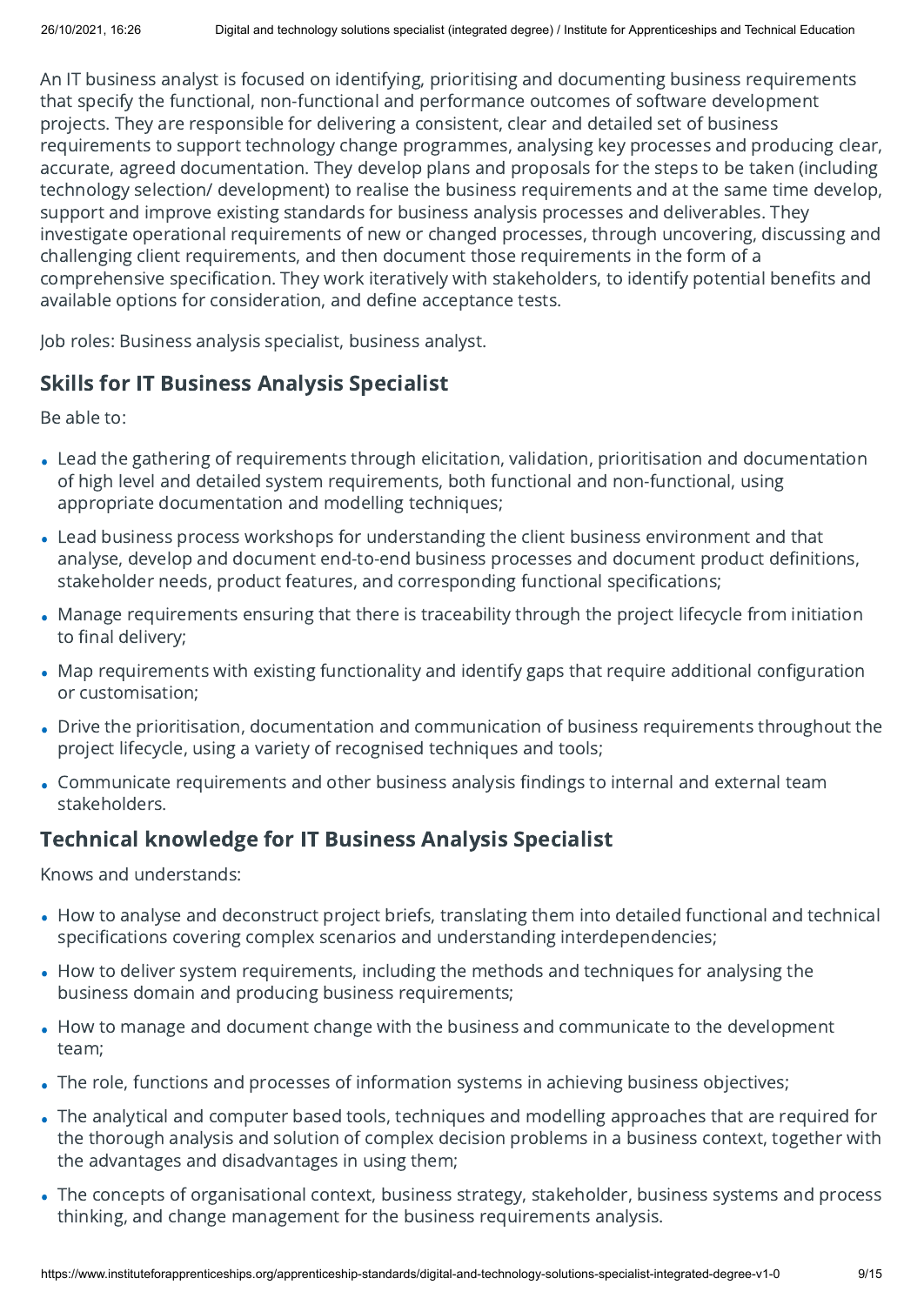## Network Engineering Specialist

A network engineering specialist will take responsibility for the secure network environment and implement configuration changes across different types of network devices/services deployed across an enterprise based on approved design/change documentation. They create secure network solutions, high and low level designs, migrations or new device implementations. They also manage network operations and analyse and solve complex network related problems, identify root cause of issues and make appropriate recommendations to avoid future failure. They pro actively investigate and advise on network improvements across the range of network services. They respond to changing business needs and develop and maintain network technology roadmaps.

Job roles: Network specialist, network infrastructure engineer, network planner, network designer, network support specialist.

## Skills for Network Engineering Specialist

Be able to: •

- Take responsibility for design, build and deployment activities to deliver appropriate secure network infrastructure solutions to meet customer requirements at an enterprise level and within budget, including enhancements and network configuration updates;
- Formulate detailed network and storage specifications for stable and secure computing operations in a dynamic environment identifying new networking services and capabilities;
- Manage the operation, maintenance and support of secure network environments, including diagnosing and troubleshooting wireless, security, switching, phone and other network-related issues for network related incidents;
- Select and apply network monitoring tools to aid planning network upgrades before they become critical. Make recommendations for improvements to security, scalability, manageability, and performance across a network, storage, and related technologies;
- Produce network technology roadmaps to meet evolving business needs for enterprise computing environments, including common network services, cloud services, web application hosting, databases, high-availability services, security and backup/recovery;
- Ensure network infrastructure solutions chosen fit within the overall enterprise infrastructure architecture, security architecture and security standards.

### Technical knowledge for Network Engineering

**Specialist** Knows and understands:<br>**Specialist** 

- How IT networks impact the organisation, business objectives and processes and the application of different approaches to network organisation and management;
- The principles of secure network design, architecture, implementation and assurance, including how to develop and analyse network protocols by using networking simulation;
- How to build and maintain secure networks, including the types of countermeasures that can be put in place to identify, reduce or prevent problems caused by network attacks or misuse;
- How to implement quality of services (QoS) of communication networks in terms of throughput, reliability and delay, and the importance of ensuring that performance, security, availability and continuity standards meet required service levels and business needs;
- Current industry standard network architectures and their individual protocol layers, including the algorithms employed, the OSI (Open Standard Interconnection) model, systematic troubleshooting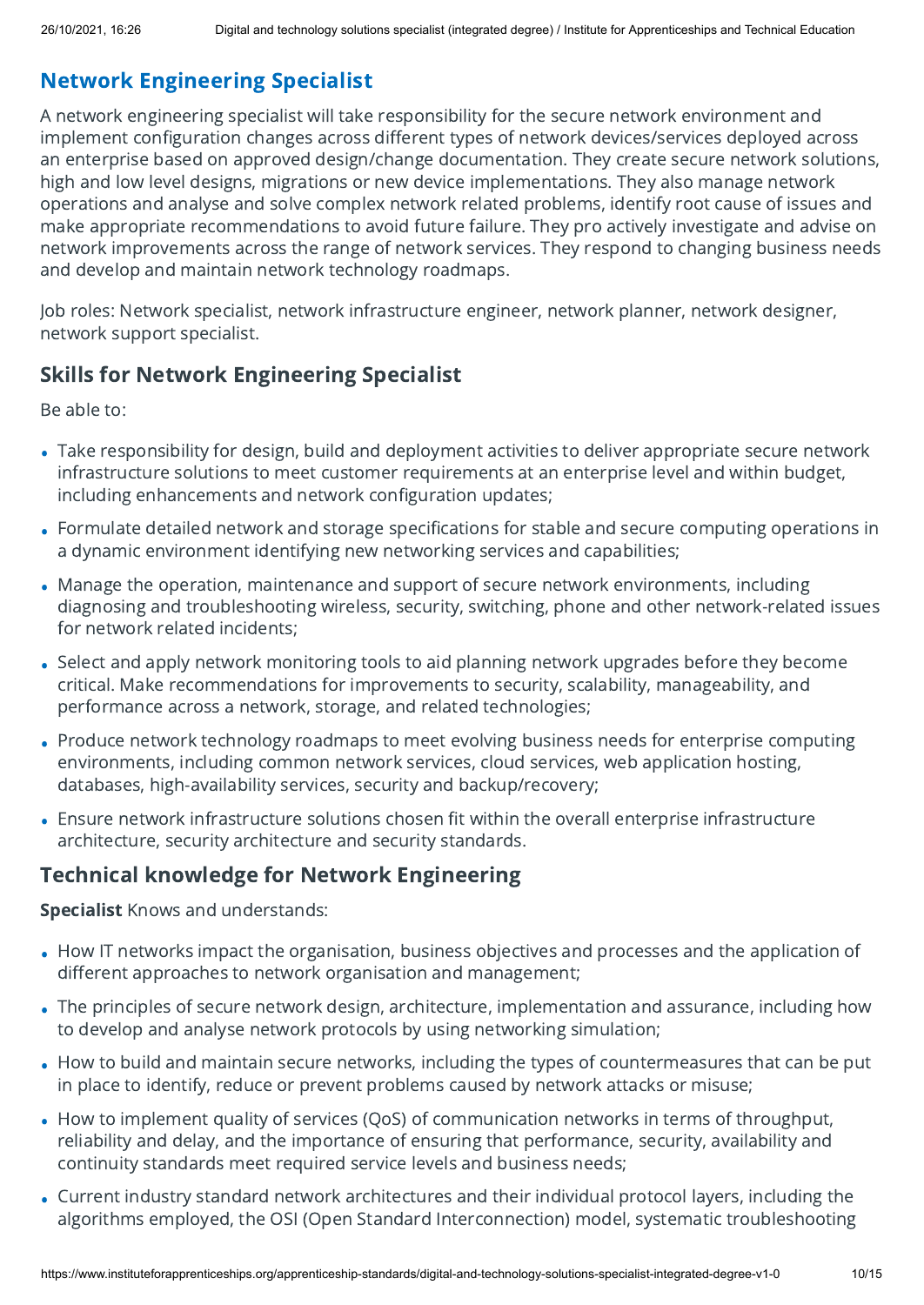approaches and how to apply them;

Network industry trends and technical opportunities, assessing their viability for use within different business scenarios.

## IT Operations Management Specialist

An IT operations management specialist takes responsibility for the availability, performance and resilience of all business IT systems, maintaining the operational integrity of the technologies and services provided, in line with strategy, governance and regulatory requirements. They contribute to strategic planning to ensure the IT infrastructure meets existing and future business requirements. They coordinate the transition of new systems into the live business operations environment. They manage IT operations performance monitoring and ensure that services and components meet their agreed performance targets and manage third party IT systems and services.

Job roles: IT operations management specialist, operations manager, IT service manager.

# Skills for IT Operations Management Specialist - be able to: •

- Take responsibility for the availability, performance and resilience of all business IT systems including core admin and business platforms, web applications and related interfaces and support services and the operational maintenance of servers, storage and other technical back-office elements;
- Design and implement short and long-term strategic plans to ensure the IT infrastructure and services capacity and capability meets existing and future requirements;
- Manage the transition and maintenance of new or updated solutions or other changes into the live operations environments, this includes scheduled installation of software updates, backups and patches to development and production systems;
- Review and develop the organisation's procedures for monitoring and measuring the performance of IT operations and produce and maintain detailed documentation on operational IT systems, processes and procedures;
- Ensure that IT systems are compliant with information governance, regulatory and mandatory requirements and standards including local inventory maintenance and software license management;
- Manage 3<sup>rd</sup> party IT systems and services and business applications line with the IT strategy, ensuring that their availability and performance meets the firm's current and future requirements including responsibility for IT vendor, contract and outsourcing management.

## Technical knowledge for IT Operations Management Specialist - knows and understands: •

- The principles governing modern approaches to the management of IT enabled operations and the development, management, application and implementation of information systems to support business processes and their impact upon organisations;
- The importance of IT operations within a business for competitiveness and how key aspects of customer service such as quality, cost, delivery and customisation are linked to the type of system adopted;
- The role and function of information technology in supporting operations and supply chain management;
- How the design and management of a firm's IT enabled processes interact to determine a firm's cost structure and its ability to compete effectively in terms of non-cost measures such as quality, variety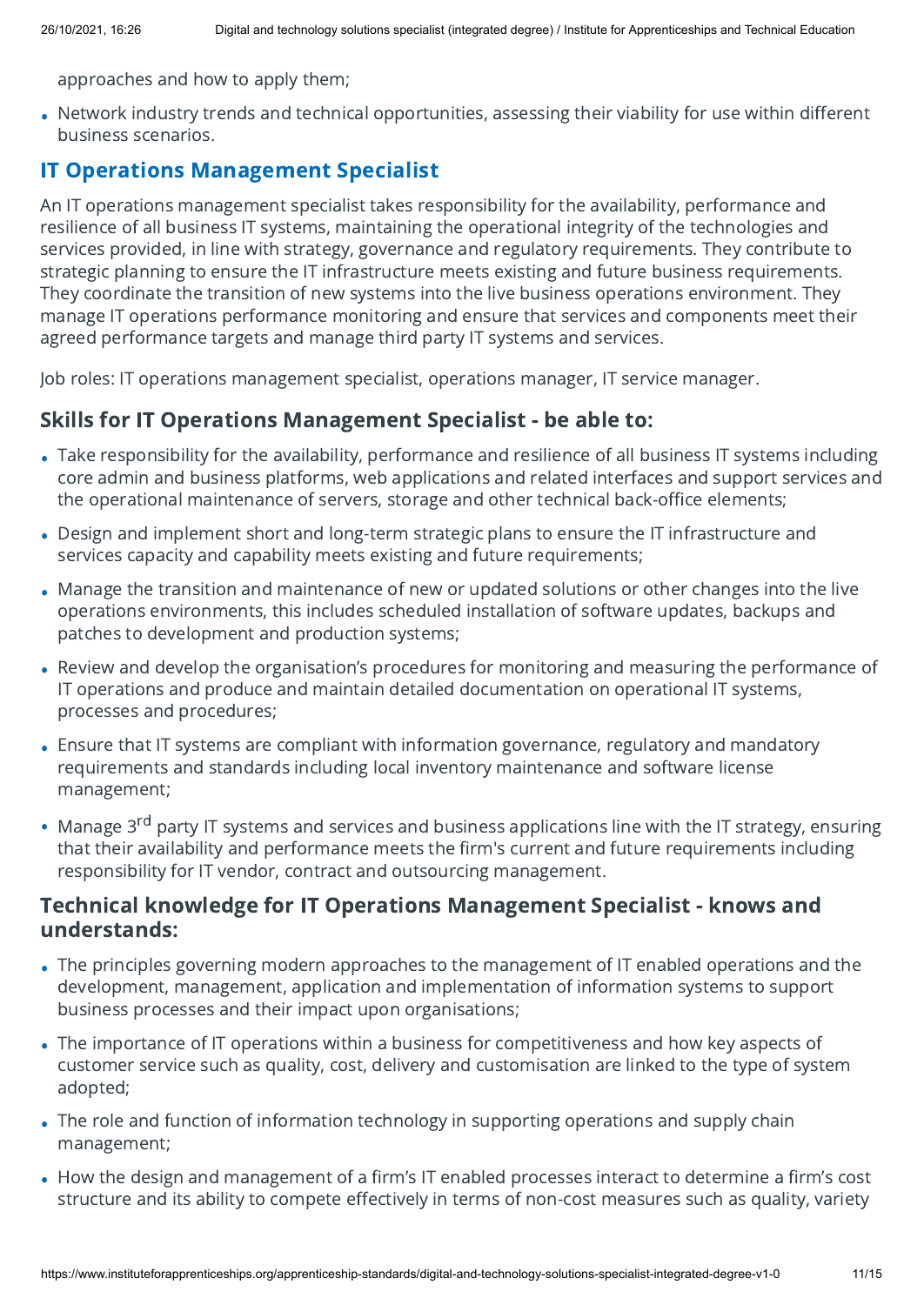and speed;

- The key issues in the design of IT enabled operations (such as process design and analysis) and in the management of those operations (such as planning, scheduling and optimisation);
- The principles of asset management and support for company IT related hardware and devices. •

## IT Project Management Specialist

An IT project management specialist takes full responsibility for the evolution and development of software solutions for web, mobile and fixed platform solutions. Their main objective is to ensure that the delivery and iteration of new solutions meets the client's expectations. They establish close and trusted relationships with business stakeholders and solutions teams to deliver the roadmap, governance and supporting processes. They manage the programme roadmap, communicating milestones and progress updates with client stakeholders.

Job roles: IT delivery manager, web delivery manager, IT development manager, IT development manager Software product management specialist.

## Skills for IT Project Management Specialist

Be able to: •

- Take responsibility for the evolution and development of software solutions for web, mobile and fixed platform solutions, leading the scoping, sizing, and estimating efforts for assigned engagements;
- Manage the demand planning, forecasting, budgeting, and supply planning for software solutions development delivery. Identify resources, assign responsibilities and formulate work packages in accordance with organisational standards;
- Manage the work of the software solution development teams to ensure optimal resource utilisation and engagement, ensuring that the evolution and development of software solutions meets the software specification and client's expectations;
- Ensure all delivery aspects of IT solutions adhere to an appropriate software development methodology (including Agile, and Waterfall);
- Manage the solution roadmap, communicating milestones providing status reports and progress updates of solutions to client stakeholders and managing documentation in accordance with the organisation's standards;
- Establish close and trusted relationships with clients, business stakeholders and software solutions teams to deliver the roadmap, governance and supporting processes and successfully negotiate with clients on technical matters, and manage client expectations.

### Technical knowledge for IT Project Management Specialist

Knows and understands: •

- The characteristics of IT project management and how it drives change within organisations, through the organisational IT and systems strategy and its links to the business strategy. The importance of delivering business value via IT projects, and how this is achieved;
- How to select appropriate modern software development methods for a variety of software projects, including the processes, methodologies, tools and standards to improve the cost, speed and quality of solution development;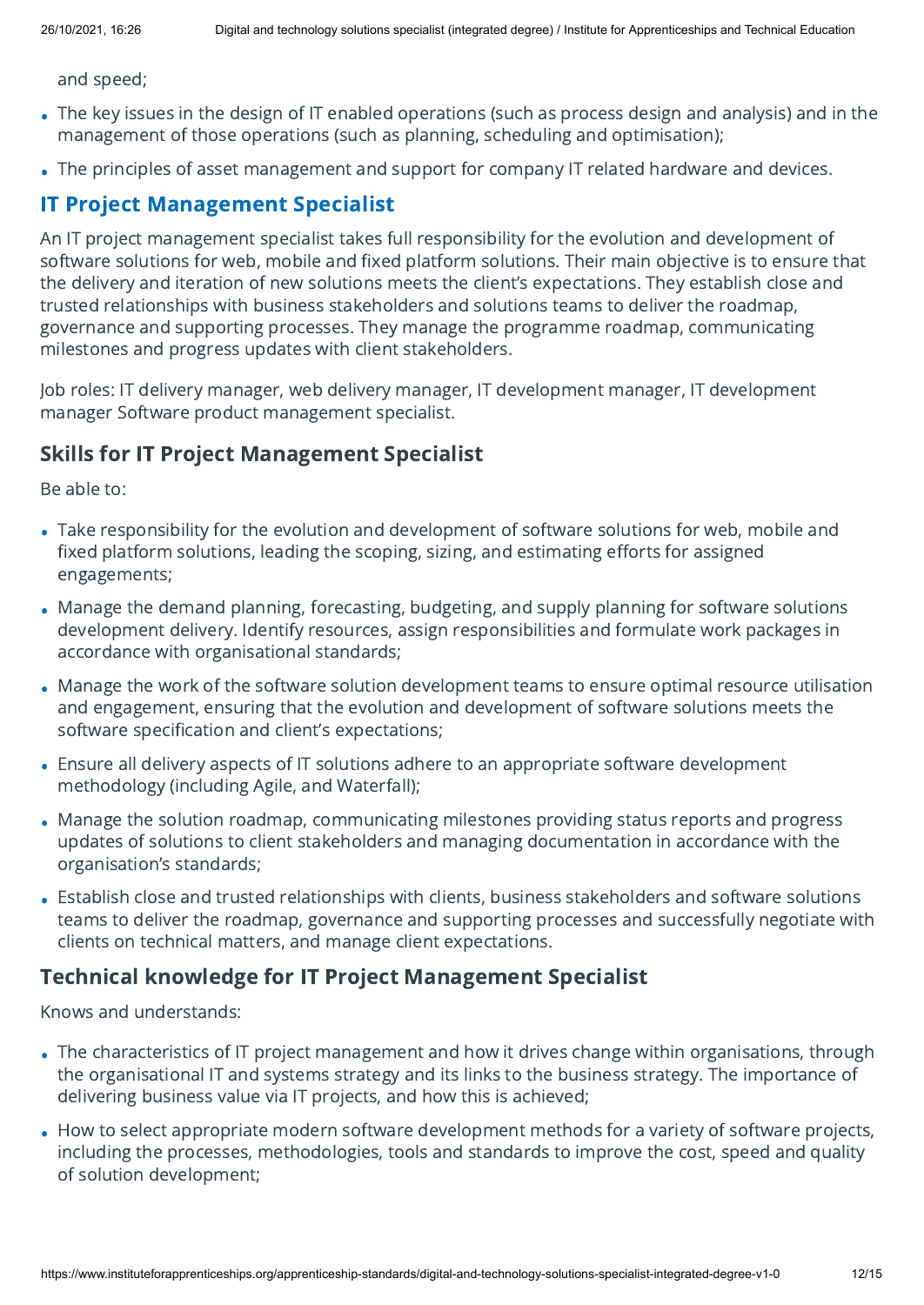- How to analyse and manage the development processes/stages, quality control, delivery and documentation/communication etc. of large scale software systems;
- How to apply estimation techniques for software solution development activities, and planning/tracking techniques to monitor progress of those activities in software development;
- How to communicate software solution milestones and progress updates with client stakeholders; •
- How to deliver the roadmap, governance and supporting processes for software solutions. •

## Cyber Security Technical Specialist

A cyber security technical specialist provides advice and guidance on the application and operation of elementary physical, procedural and technical security controls. They co-ordinate and perform security vulnerability assessments and penetration testing for networked information systems. They deliver objective insights into the existence of vulnerabilities reporting on the effectiveness of defences, countermeasures and mitigating controls and identifying issues to resolve. They conduct treat intelligence analysis to keep up to date with the changing threat landscape. They identify and correlate actionable security events and perform forensic analysis to identify possible breaches and preserve evidence.

Job roles: Cyber security technical specialist, penetration tester, vulnerability tester, cyber security forensics specialist.

# Skills for Cyber Security Technology Specialist - be able to: •

- Plan and carry out a variety of security testing strategies on IT infrastructures (fixed and wireless), middle-ware and applications, to identify new issues and recommend remediation and enhancements to security policies and information technology procedures;
- Perform cyber threat intelligence analysis to research, analyse and evaluate technical threats by reviewing open source and other information from trusted sources for new vulnerabilities, malware, or other threats that have the potential to impact the organisation;
- Identify, investigate and correlate actionable security events, including performing network traffic analysis using a range of techniques relevant to the security of communication networks to assess security risks and escalating where appropriate;
- Conduct a vulnerability assessment, to identify and report on vulnerability issues and possible solutions arising, including recommending cost-effective mitigations comprising careful combinations of technical, procedural and administrative controls;
- Select and apply cyber security forensic tools and techniques for attack reconstruction, including forensic analysis and volatile data collection and analysis;
- Conduct analysis of attacker tools providing indicators for enterprise defensive measures including classifying and identifying attack patterns.

## Technical knowledge for Cyber Security Technology Specialist - knows and understands: •

- The principles of threat intelligence, modelling and assessment. The range of modern attack techniques and how and where to research emerging attack techniques to inform the development of improved security controls, countermeasures and policies and standards;
- How to use human factor analysis in the assessment of threats, including the motivations and methods adopted by a wide range of human threat actors;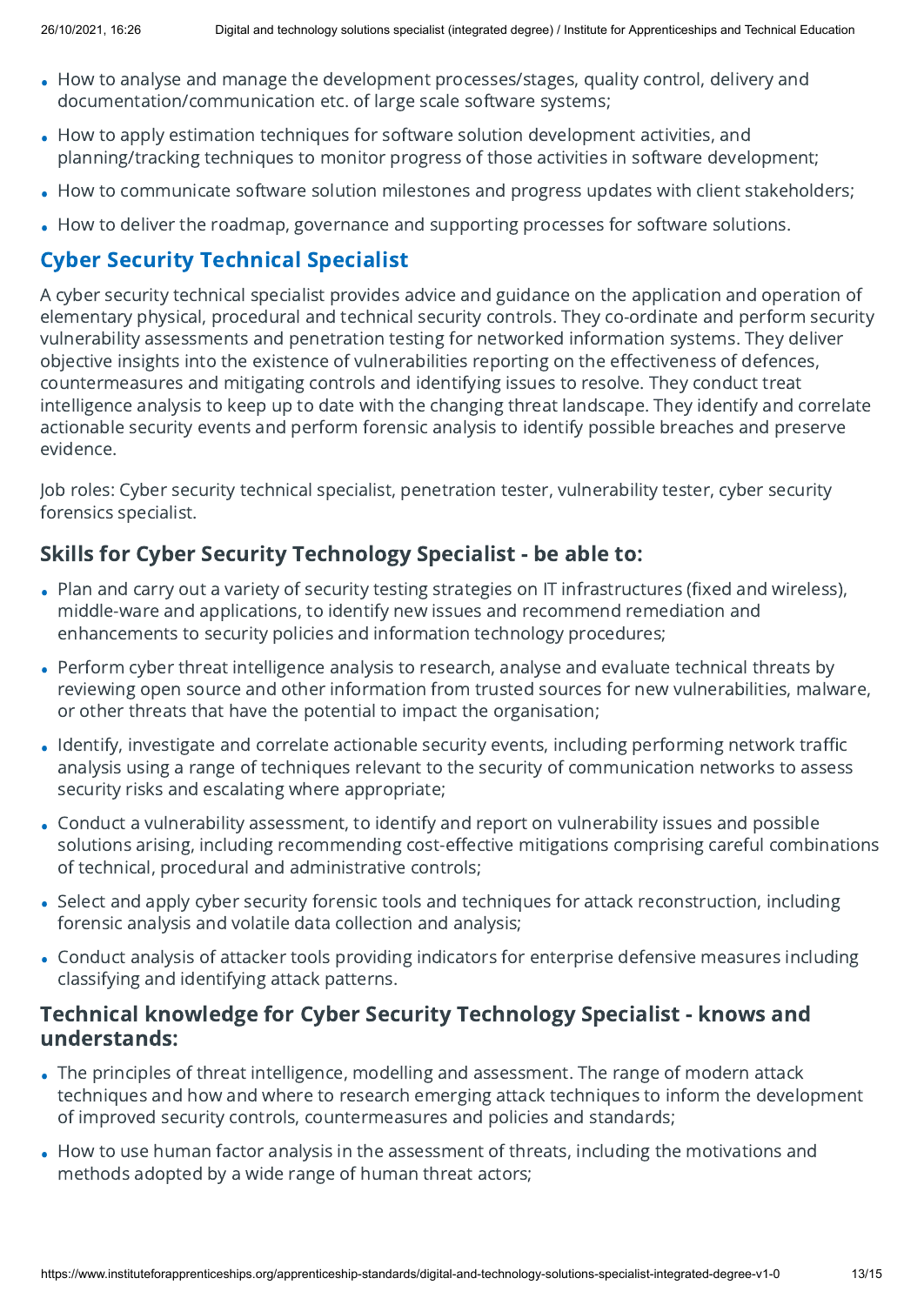- How to select and apply tools and techniques to carry out a variety of security testing strategies including vulnerability scanning, penetration testing and ethical hacking, recognising that security testing itself cannot guarantee security and only reveal gaps in security provisioning;
- The different approaches and design principles that are used to engineer secure systems, focusing on the importance of building in security, privacy and resilience in the initial design;
- How to develop and implement security event response programmes, security event handling, and operational security activities;
- The different types of cyber security controls that can be implemented, the main principles of secure configuration of security components and devices, including firewalls and protective monitoring tools and how to apply them.

## IT / Digital Futures Management Specialist

The digital futures management specialist manages the resources required to plan for, develop, deliver and support digital services and products to meet the digital workplace needs of a business. They design the digital workplace architecture, develop business case proposals and perform horizon scanning to apply foresight processes to identify and select new digital technologies that improve digital workplace efficiency and offer new and improved web, cloud or mobile technology enabled digital products and services. They contribute to improved business performance through reducing overall financial costs and increasing sustainability, developing continual service improvement plans to ensure the digital workplace adequately supports business needs.

Job roles: IT management specialist, digital futures leader.

# Skills for IT / Digital Futures Management Specialist - be able to: •

- Design and develop digital architecture and infrastructure roadmaps, implementation strategies and transformation plans focused on digital workplace transformation;
- Develop digital workplace business case proposals that provide return on investment (ROI) and total cost of ownership (TCO) analysis, including preparing reports and delivering presentations to senior management to secure budget;
- Conduct digital technology foresight planning to identify and select new digital technology capabilities to optimise the digital workplace. Including cloud computing, social networking, digital collaboration, virtualisation and mobile & tablet computing etc.;
- Align digital infrastructure strategy and planning with business goals to create engaging, connected and cost effective digital workplace environments. Develop policies, and guidelines that direct the selection and implementation of digital workplace infrastructure;
- Work with solutions architects, providers and systems administrators to provide an enterprise- wide approach to Digital Workplace planning that is resilient, capable, adaptable, scale-able, user-friendly and focussed on meeting business needs;
- Ensure that digital workplace infrastructure solutions focus on achieving stable and robust operational service delivery and high availability for end users.

## Technical knowledge for IT / Digital Futures Management Specialist - knows and understands: •

How to develop strategies for the management and deployment of new and emerging technologies, tools and techniques which deliver business value within the context of a digital workplace in a fastchanging business environment;